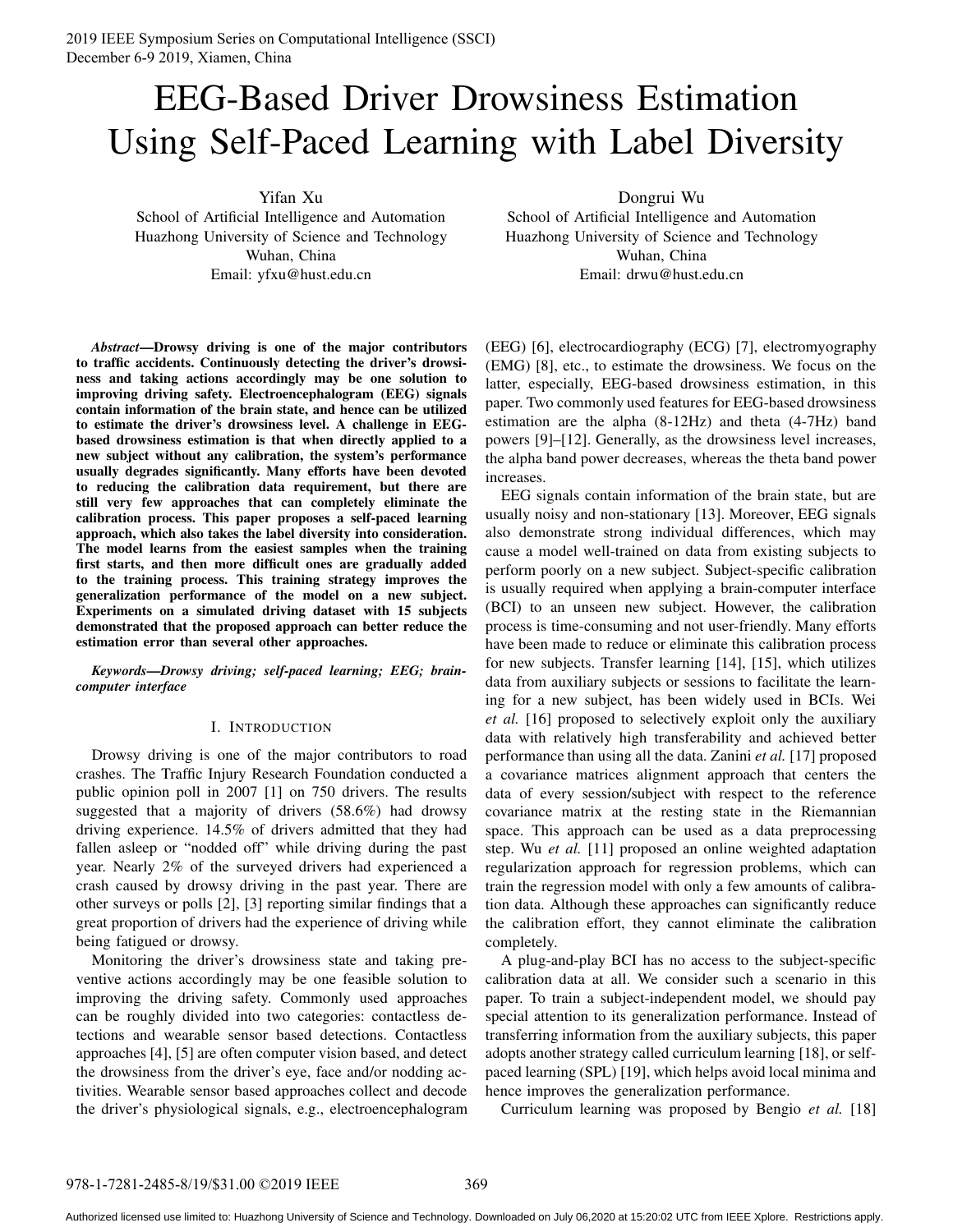

Fig. 1. Illustration of the learning process in SPLLD. Assume each sample has only one feature and one label, and we aim to build a regression model. In each subfigure, the red (blue) points are the samples involved (not involved) in current training epoch, and the black solid curve is the regression model updated on the red points. The dashed green rectangles represent different clusters according to the label. In the first subfigure, the model is randomly initialized. The other subfigures demonstrate the change of the model in training. An increasing number of samples from different label clusters are involved in training until the entire training set is used. The final model is shown in the last subfigure.

in 2009. It was inspired by the human learning process: we start from very basic concepts, and then advance to more difficult ones gradually. A child will get frustrated and unable to learn well if the difficulty level of a task is too high at the early stage of learning. Similarly, a machine learning model may be confused if the training samples are very difficult at the beginning. The key in curriculum learning is to design a curriculum, i.e., the order of samples to be fed into the model, according to their difficulty. The curriculums in different tasks are generally different.

Kumar *et al.* [19] proposed SPL, which automatically constructs the curriculum by explicitly defining the difficulty levels of the samples. The model can selectively learn from a subset of the training data according to its current performance. The loss function of SPL includes a regularization term on the weights of the samples, which can be applied to various tasks with different loss functions.

SPL has demonstrated promising performance in multiple applications [20]–[22]. However, SPL only considers the difficulty levels of the samples, but ignores their diversity. Thus, the easy samples selected by SPL may be redundant, which is not good for model training. To fix this deficiency, Jiang *et al.* [23] proposed self-paced learning with diversity (SPLD), which takes both the difficulty level and the diversity of the samples into consideration. SPLD has been empirically demonstrated to improve the generalization performance of the model.

This paper extends SPLD from classification to regression. We propose self-paced learning with label diversity (SPLLD), which considers the label diversity instead of the feature diversity, as illustrated in Fig. 1. We applied SPLLD to EEGbased driver drowsiness estimation and validated its improved performance.

The remainder of this paper is organized as follows: Section II introduces the proposed SPLLD algorithm. Section III compares SPLLD with a few other approaches in EEG-based driver drowsiness estimation. Section IV draws conclusions.

## II. SELF-PACED LEARNING WITH LABEL DIVERSITY (SPLLD)

This section introduces SPL, SPLD, and our proposed SPLLD.

#### *A. Self-Paced Learning (SPL)*

Let the training set be  $\mathcal{D} = \{(\mathbf{x}_1, y_1), ..., (\mathbf{x}_n, y_n)\}\)$ , where  $x_i \in \mathbb{R}^{d \times 1}$  denotes the feature vector of the  $i^{\text{th}}$  sample, and  $y_i$ the corresponding label. Let  $f(\mathbf{x}; \theta)$  be a decision model on **x**, parameterized by  $\theta$ , and  $L(y_i, f(\mathbf{x}_i; \theta))$  be the loss function in evaluating the performance of  $f(\mathbf{x}; \boldsymbol{\theta})$ . The loss can assume different forms, and the mean squared error loss is used in this paper.

The loss function of SPL is a weighted sum of  $L(y_i, f(\mathbf{x}_i; \theta))$  and a regularization term on the sample weights  $\mathbf{v} \in \{0,1\}^n$ :

$$
\min_{\boldsymbol{\theta}, \mathbf{v}} E(\boldsymbol{\theta}, \mathbf{v}) = \frac{1}{n} \sum_{i=1}^{n} v_i L(y_i, f(\mathbf{x}_i; \boldsymbol{\theta})) - \lambda \|\mathbf{v}\|_1, \quad (1)
$$

where  $\lambda$  is a parameter indicating the learning pace, which can be viewed as the age of the model. The sample weight,  $v_i$ , is either 1 or 0, meaning the sample is either selected or not selected in the current iteration. Note that the  $l_1$ -norm regularizer can also take other forms [20], [24].

Parameters  $\theta$  and v are optimized alternatively. When v is fixed, gradient descent can be used to optimize  $\theta$ . When  $\theta$  is fixed, the optimal v can be calculated by:

$$
v_i = \begin{cases} 1, & L(y_i, f(\mathbf{x}_i; \boldsymbol{\theta})) < \lambda \\ 0, & \text{otherwise} \end{cases}, \tag{2}
$$

i.e., only samples with loss smaller than the threshold  $\lambda$  are involved in the next round update of  $\theta$ .

At the end of each training iteration,  $\lambda$  is multiplied by a constant step size  $\mu$  ( $\mu$ >1) to ensure that more difficult examples will be added to the training set in the next iteration. When  $\lambda$  is large enough, all samples are used in training, and the regularization term in (1) can be ignored. This ensures that the performance of SPL would not be worse than a traditional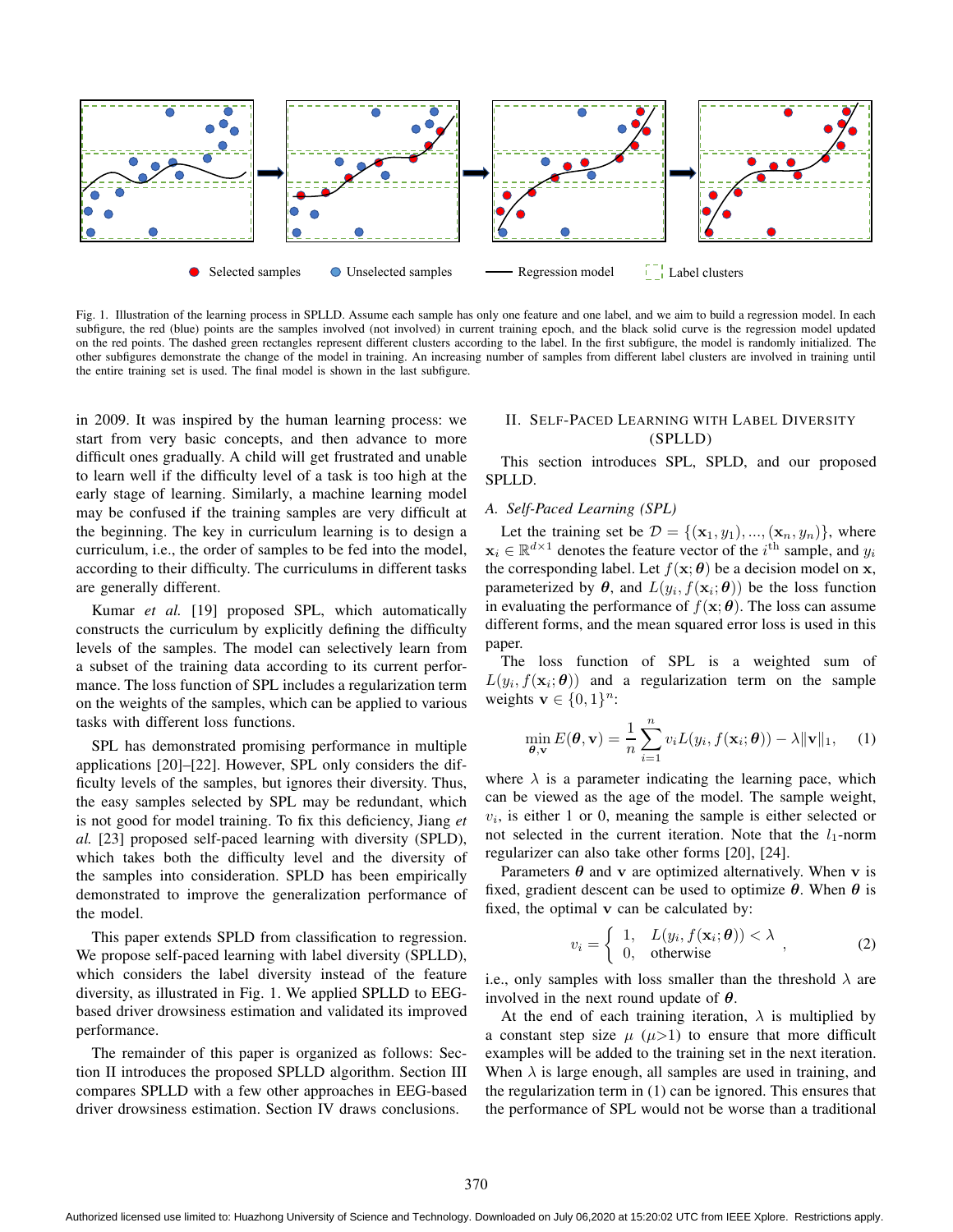training approach, i.e., using all training samples from the beginning.

It is very important to note that when optimizing  $\theta$  in a new iteration, it is initialized as the optimal  $\theta$  in the previous iteration. If  $\theta$  in a new iteration is initialized randomly, then there is no benefit to train the model iterative, and it is equivalent to training the model using all samples directly. Theoretically, both SPL and traditional learning have the same global optimum, but it is not easy to reach in practice. SPL, which starts with easier samples, may be less easily to be trapped in a local minimum.

Finally, if the loss function is convex and has a closed-form solution, then there is no benefit to use SPL, because the global optimum can always be reached.

#### *B. Self-Paced Learning with Diversity (SPLD)*

SPL has demonstrated promising performance. However, it does not take the diversity of the samples into account, and hence the selected samples may be very similar, and hence be redundant. Jiang *et al.* [23] proposed SPLD to improve SPL. It first divides the training set into several groups. Samples in the same group are more similar than those from a different group.

Let the training samples,  $\mathbf{x} \in \mathbb{R}^{d \times n}$ , be divided into b groups and denoted as  $\mathbf{x}^{(1)},...,\mathbf{x}^{(b)}$ , where  $\mathbf{x}^{(j)} \in \mathbb{R}^{d \times n_j}$ represents the  $j^{th}$  group with  $n_j$  samples and  $\sum_{j=1}^{b} n_j = n$ . To be consistent, the weight vector is denoted as  $v =$  $[v^{(1)},...,v^{(b)}]$ . The diversity of the samples is reflected in the scatter of non-zero elements in different  $\mathbf{v}^{(j)}$ . The loss function of SPLD is:

$$
\min_{\boldsymbol{\theta}, \mathbf{v}} E(\boldsymbol{\theta}, \mathbf{v}) = \frac{1}{n} \sum_{i=1}^{n} v_i L(y_i, f(\mathbf{x}_i; \boldsymbol{\theta})) - \lambda \|\mathbf{v}\|_1 - \gamma \|\mathbf{v}\|_{2,1}
$$
\n(3)

where  $\lambda$  and  $\gamma$  are the parameters that weight the importance of the difficulty level and the diversity respectively. The  $l_{2,1}$ norm is introduced to obtain group-sparse v.

The optimization of SPLD is the same as SPL.  $\theta$  and v are updated alternatively. When v is fixed,  $\theta$ , initialized from the previous iteration, can be optimized by gradient descent. When  $\theta$  is fixed, the optimal  $\mathbf{v}^{(j)}$  in  $\mathbf{v}$  is computed by:

$$
v_i^{(j)} = \begin{cases} 1, & L(y_i^{(j)}, f(\mathbf{x}_i^{(j)}; \boldsymbol{\theta})) < \lambda + \frac{\gamma}{\sqrt{i} + \sqrt{i - 1}} \\ 0, & \text{otherwise} \end{cases}
$$
 (4)

where i is the sample's rank after all the samples in the  $j<sup>th</sup>$ group are sorted in the ascending order according to their loss L. As in SPL, v in SPLD is still determined by a threshold. The difference is that the threshold has an additional term  $\frac{\gamma}{\sqrt{i}+1}$  $\frac{\gamma}{i+\sqrt{i-1}}$ , which penalizes samples selected from the same group.

At the end of each training iteration, both  $\lambda$  and  $\gamma$  are multiplied by a constant step size so that eventually all samples are used in training. Note that (3) degrades to (1) when only one group is used, or the group number equals the number of training samples.

## **Algorithm 1:** SPLLD for regression problems.

**Input:** Training set D; Step size  $\mu$ ; Number of groups b;

**Output:** Regression model parameter θ.

Cluster the training samples into  $b$  groups  ${x<sup>(1)</sup>, ..., x<sup>(b)</sup>},$  according to their labels;

Randomly initialize the regression model parameters  $\theta$ ; Compute  $L(y_i^{(j)}, f(\mathbf{x}_i^{(j)}; \boldsymbol{\theta}))$  for each  $\mathbf{x}_i$  in each group; Set  $\lambda$  and  $\gamma$  to half the median of all samples' loss values;

**while** *training* **do**

**for**  $j = 1 : b$  **do** Sort the samples in  $\mathbf{x}^{(j)}$  as  $(\mathbf{x}_1^{(j)},...,\mathbf{x}_{n_j}^{(j)})$ , in ascending order of their loss value  $L$ ; **for**  $i = 1 : n_i$  **do** Compute the weight  $v_i^{(j)}$  of the sample  $\mathbf{x}_i^{(j)}$ using  $(4)$ ; **end end** Update  $\theta = \arg \min E(\theta, \mathbf{v})$  in (3) using gradient descent, where  $\theta$  is initialized as the optimal  $\theta$  from the previous iteration;  $\lambda = \mu \cdot \lambda$ ;  $\gamma = \mu \cdot \gamma;$ **end**

## *C. Self-Paced Learning with Label Diversity (SPLLD)*

The groups in SPLD are obtained by clustering the samples in the feature space so that the feature diversity is taken into consideration. We hypothesize that the label diversity is important as well. Thus, in SPLLD we cluster the samples according to their labels. The remaining procedure is the same as SPLD.

The pseudocode of SPLLD is shown in Algorithm 1. For simplicity, we set  $\lambda$  and  $\gamma$  to be equal, i.e., the importance of the difficulty level and the diversity are the same. More specifically, we set  $\lambda$  and  $\gamma$  to be half the median of all samples' initial losses to ensure that around half of the samples are included in the first training iteration.

#### III. EXPERIMENTS AND DISCUSSION

This section compares the performance of SPLLD with a few other approaches.

## *A. Dataset and Feature Extraction*

The dataset used in this study was identical to that used in [10], [11]. Sixteen healthy subjects with normal or corrected to normal vision participated in a sustained-attention driving experiment [25], [26], using a real vehicle mounted on a motion platform with 6 degrees of freedom immersed in a 360 degree virtual-reality scene. The experiment simulated driving on an empty highway at 100km/h, with lane-departure events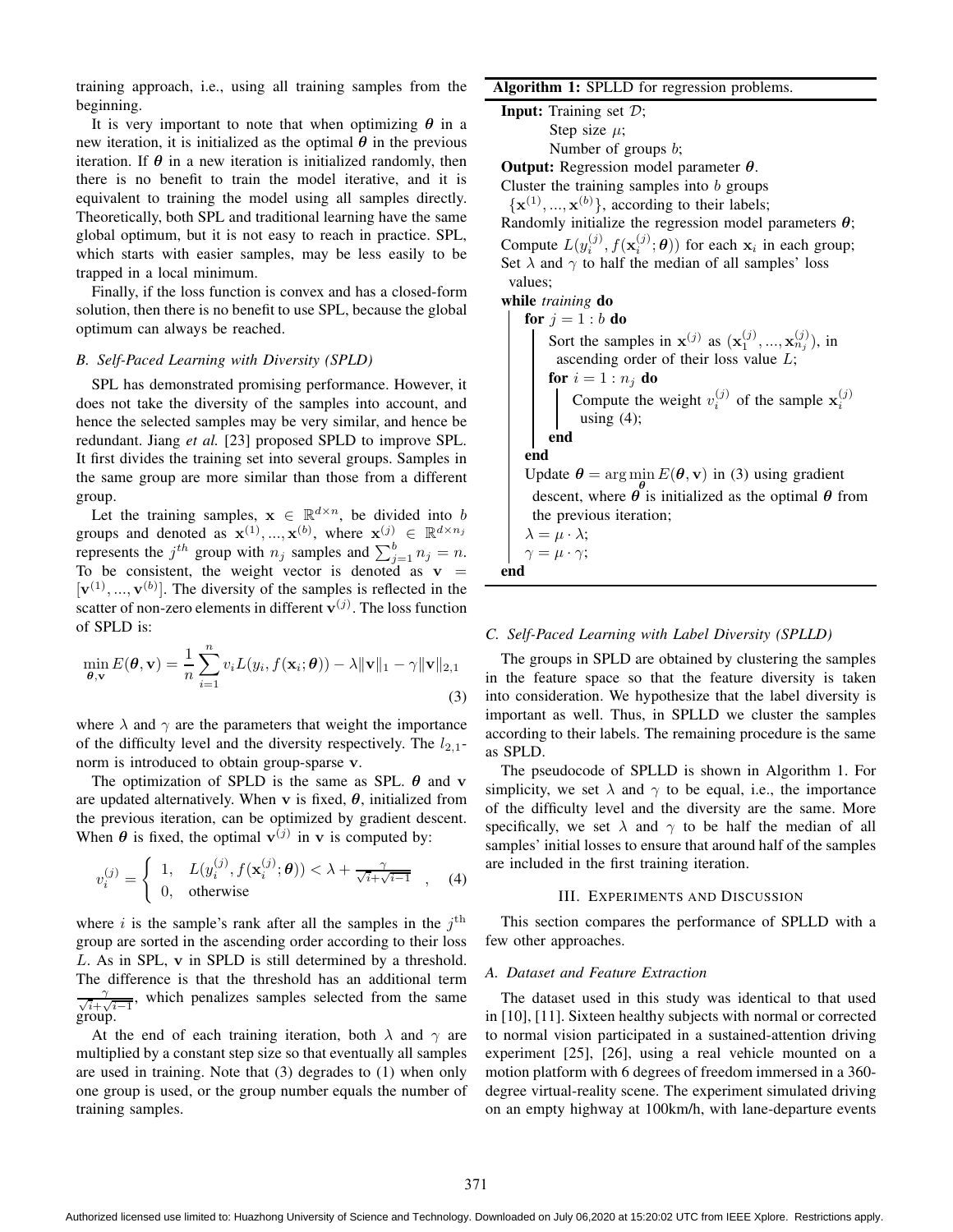

Fig. 2. Histogram of the drowsiness index from all 15 subjects.

randomly activated every 5-10 seconds. The subjects needed to steer the car back to the center of the lane as quickly as possible.

The time between the lane-departure event onset and the driver reaction onset was recorded and later converted to a drowsiness index (DI) [16],

$$
DI = \max\left(0, \frac{1 - e^{-(\tau - \tau_0)}}{1 + e^{-(\tau - \tau_0)}}\right),\tag{5}
$$

where  $\tau_0$  was set to 1 in our work, as in [10], [11]. The DIs were then smoothed by a 90s moving-average window to reduce variations.

Each experiment lasted for about 60-90 minutes and was conducted in the afternoon when people tend to feel sleepy. Participants' scalp EEG signals were recorded during the experiment using a 32-channel Neuroscan system (30-channel EEGs plus 2-channel earlobes). Data from one subject was not recorded correctly, so we only used data from the other 15 subjects. To ensure the fairness of comparison, we used the first 3,600 seconds data from each subject. The histogram of all drowsiness index values from the 15 subjects is shown in Fig. 2.

We used EEGLAB [27] for signal preprocessing. A bandpass filter (1-50 Hz) was first applied to reduce the artifacts, noise and DC drift. Then, the EEG data were downsampled from 500 Hz to 250 Hz and re-referenced to averaged earlobes. We used 30-second EEG signal before each sample point to predict the DI for each subject every 3 seconds. The average power spectral density (PSD) in theta and alpha bands were then computed using Welch's method [28] for each channel. The PSDs were then converted into dBs and used as the features in our experiment. There were  $30 \times 2 = 60$  features for each sample.

### *B. Experimental Setting and Performance Measures*

We compared the performances of the following approaches using leave-one-subject-out cross-validation:

1) *Baseline*: All data from 14 subjects were combined to train a neural network regression model for the remaining subject.

TABLE I AVERAGE RMSES AND CCS OF THE 15 SUBJECTS.

|             | <b>Baseline</b> | SPL.   | SPL D  | SPLL D |
|-------------|-----------------|--------|--------|--------|
| <b>RMSE</b> | 0.3061          | 0.2938 | 0.2881 | 0.2774 |
|             | 0.4680          | 0.5076 | 0.5022 | 0.5234 |

- 2) *SPL*, which has been introduced in Section II-A.  $\lambda$  was set to the median of the initial losses of all samples. The step size  $\mu$  was set to 1.2, a little smaller than that in [19].
- 3) *SPLD*, which has been introduced in Section II-B. λ and  $\gamma$  were set to half the median of all samples' initial losses. The step size  $\mu$  was set to 1.2, and the number of clusters was 32.
- 4) *SPLLD*, which has been introduced in Section II-C. Its parameters were the same as those in SPLD.

A neural network using one 40-node hidden layer and ReLU activation function was trained in all four approaches for regression. It was optimized using stochastic gradient descent with momentum 0.9, batch size 32, learning rate 0.001, and weight decay 0.00005. We mixed all data from the remaining 14 subjects, reserved 10% for validation in early-stopping, using a patience of 10 epochs. Except for the baseline that used early-stopping directly, the other three approaches activated early-stopping only when all samples were involved in training. The maximum number of training epochs was 500. We repeated each approach five times and report the average results.

Root mean squared error (RMSE) and the Pearson correlation coefficient (CC) were used as our performance measures.

## *C. Experiment Results*

The RMSEs and CCs for each subject, averaged across five runs, are shown in Fig. 3. The average RMSEs and CCs of all 15 subjects are shown in Table I. The performances of the three SPL-based approaches on the individual subjects were all better than or comparable with the baseline. Especially, for Subjects 11 and 15, on which the baseline performed poorly, the three SPL-based approaches performed much better. On average, the three SPL-based approaches all outperformed the baseline.

Among the three SPL-based approaches, both SPLD and SPLLD outperformed the SPL, suggesting that the diversity did matter. Although the proposed SPLLD achieved the best average performance, it was only slightly better than SPLD, because both the features and the label contain useful information about the diversity. However, clustering the labels is much faster than clustering the features, because of its low dimensionality. So, SPLLD is more efficient than SPLD.

#### *D. Parameter Sensitivity Study*

The hyper-parameters in SPLLD include: b, the number of clusters; the initial weights of the two regularization terms in (3);  $\lambda$  and  $\gamma$ , and their step size  $\mu$ . Experiments were performed to find out the sensitivity of SPLLD to them.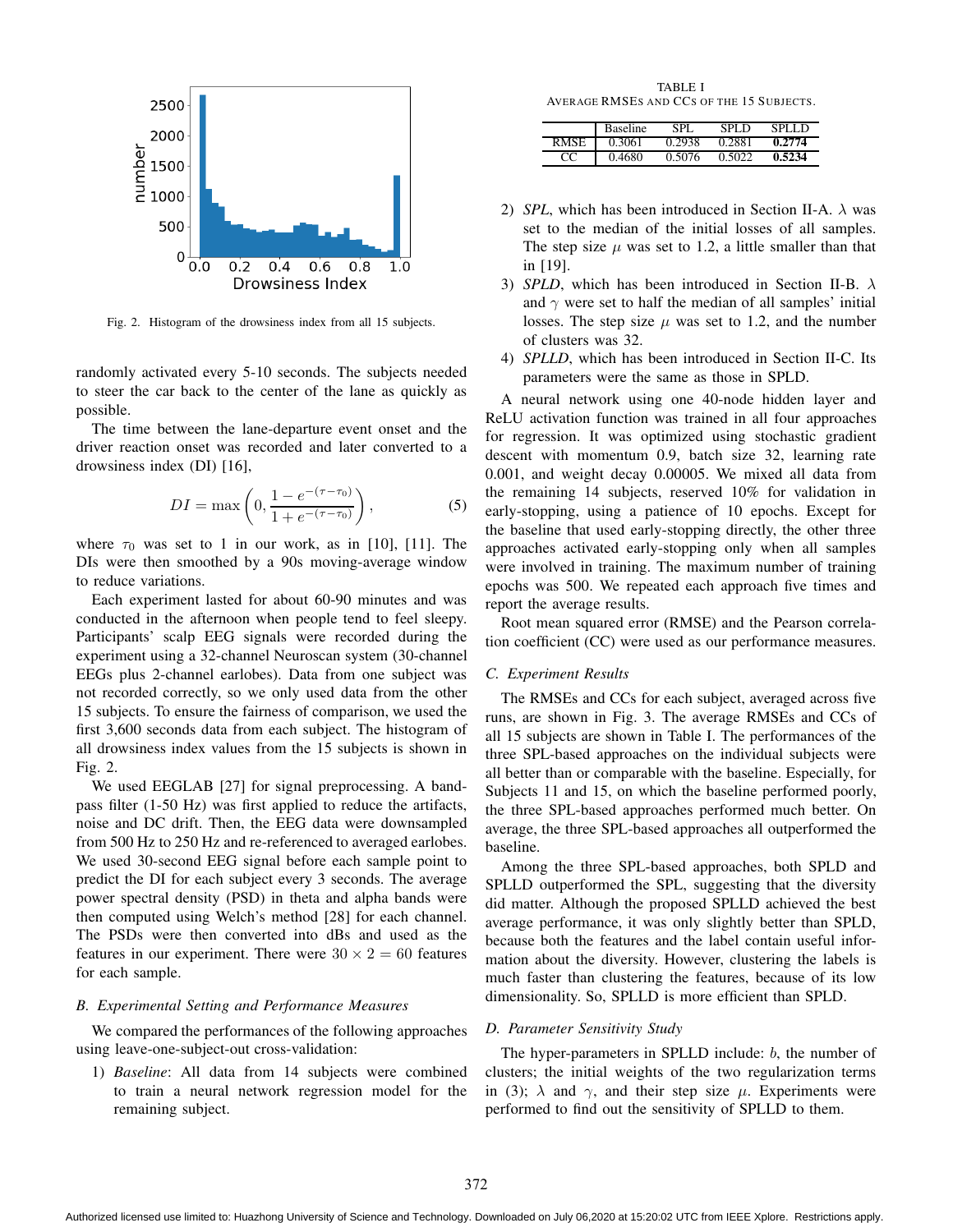

Fig. 3. (a) RMSEs and (b) CCs in leave-one-subject-out cross-validation. The experiments were repeated five times on each subject, and the averages are shown.

TABLE II AVERAGE RMSES AND CCS FOR DIFFERENT NUMBER OF CLUSTERS.

| Number of Clusters | 16     | 32     | 64     |
|--------------------|--------|--------|--------|
| RMSE               | 0.2789 | 0.2735 | 0.3090 |
|                    | 0.5281 | 0.5351 | 0.5008 |

TABLE III AVERAGE RMSES AND CCS FOR DIFFERENT STEP SIZE.

| Step Size | 1.05   |        |        | .8     |
|-----------|--------|--------|--------|--------|
| RMSE      | 0.2872 | 0.2735 | 0.2868 | 0.2914 |
|           | 0.5097 | 0.5351 | 0.4972 | 0.4903 |

*1)* b*, the Number of Clusters:* In [24], the number of groups b was selected from  $\{32, 64, 128, 256\}$ . In our experiments, there were 14 auxiliary subjects and one testing subject in each run. Each subject had around one thousand samples. The histogram in Fig. 2 shows that the drowsiness index labels biased towards 0 and 1, but the distributions in-between did not vary much. So, we may not need too many clusters. We performed experiments on  $b \in \{16, 32, 64\}$  and show the results in Table II. All other parameters were the same as those in Section III-B. Intuitively, b should not be too small or too big, because when  $b$  equals one or the number of training samples, SPLLD degrades to SPL, and hence the diversity information is not used at all. Table II confirms this.

*2)* µ*, the Step Size of the Regularization Weights:* In our experiment, we simply set the initial  $\lambda$  and  $\gamma$  to be the same, and their step size  $\mu = 1.2$ .  $\mu = 1.3$  was used in [19]. In [23], the loss function was convex, and the final results was irrelevant to  $\mu$ . Our loss function is non-convex, so it may be influenced by the self-paced step size  $\mu$ . The average RMSEs and CCs for  $\mu \in \{1.05, 1.2, 1.5, 1.8\}$  are shown in Table III.

It can be seen that the results obtained from a small or

large step size were a little worse than that from a moderate step size. The loss of samples tends to decrease as the training proceeds and the number of the samples incorporated into training would increase automatically even if the two thresholds stay constant. Therefore, it is not necessary to set the step size too large, or the model would learn at a too fast pace. When the step size becomes extremely large, there would be no difference between training with and without SPLLD. On the other hand, when the step size is too small, the model is likely to repeatedly learn from almost the same set of samples, resulting in bad generalization.

*3) The Initial Value of*  $\lambda$  *and*  $\gamma$ : In the SPL [19], the initial  $\lambda$  was set such that more than half of the samples were selected for training. In [23], a number of randomly selected samples were used in the first training iteration and after that  $\lambda$  and  $\gamma$ were used to select the training samples. They tuned  $\lambda$  and  $\gamma$ on the validation set through a linear search strategy.

For simplicity, we set the initial  $\lambda$  and  $\gamma$  to half of the median of all samples' losses in previous comparisons to ensure that at least around half of the training set were involved in the first training epoch. To study how initial  $\lambda$  and  $\gamma$ affect the performance, we tried to set the sum of them to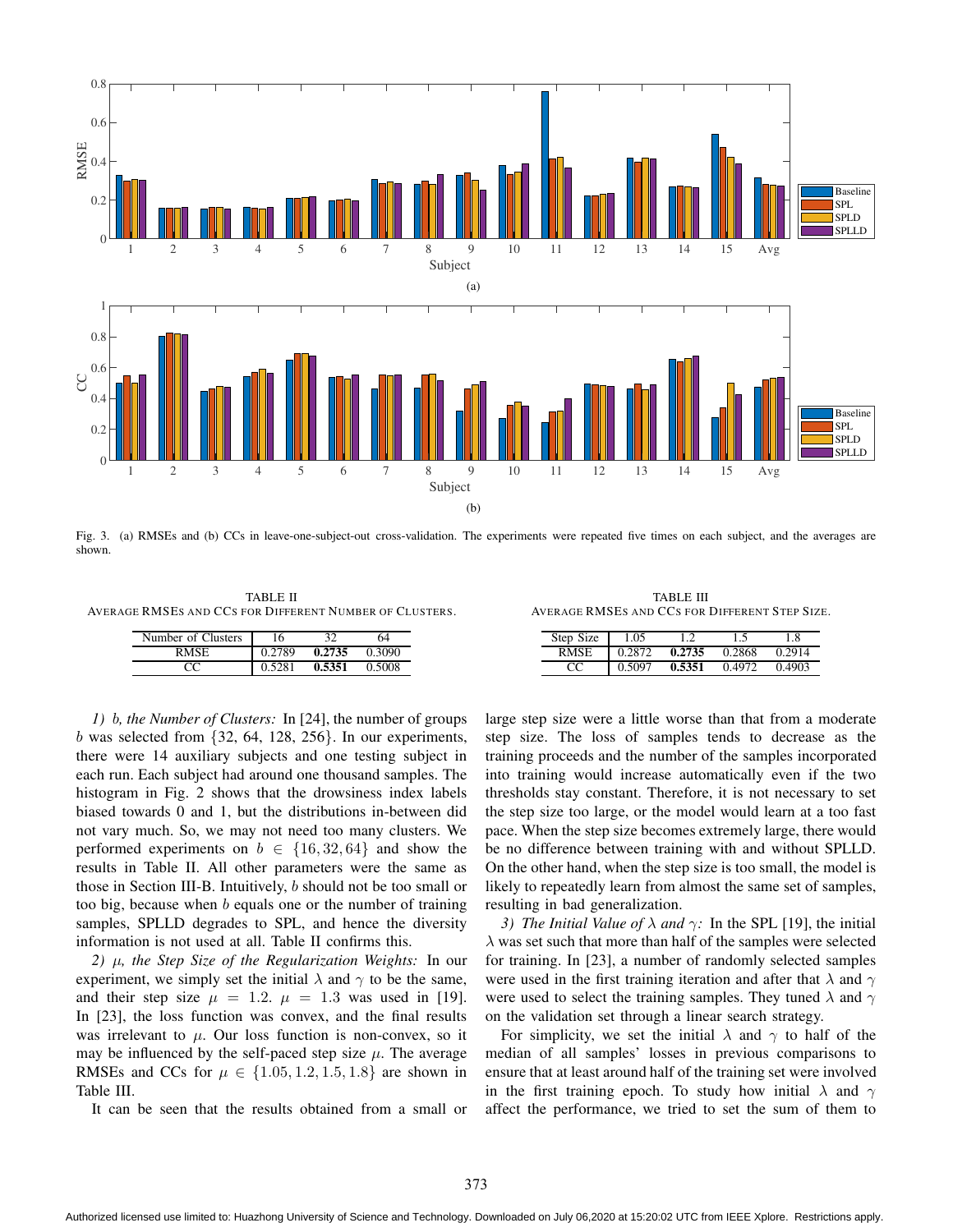TABLE IV AVERAGE RMSES AND CCS WITH DIFFERENT INITIALIZATIONS OF  $\lambda$ AND  $\gamma$ .

| Percentile | 35     |        | 65     |
|------------|--------|--------|--------|
| RMSE       | ገ 2902 | 0.2735 | 0.3047 |
|            | 0.5193 | 0.5351 | 0.4926 |

different percentiles of all samples' initial losses. The results are shown in Table IV. Except for the initial  $\lambda$  and  $\gamma$ , all other parameters were the same as those in section III-B. The results demonstrate that too many samples being added to training at first may introduce noisy samples, which may confuse the model. On the other hand, a small sample set may result in overfitting. Therefore, half of the number of samples seems to be reasonable and suitable for the model to learn at the beginning.

#### *E. Discussion*

As mentioned in [23], SPL based approaches usually have the limitation that being unstable to random starting values. Since we evaluate the easiness of the samples referring to their loss values with the randomly initialized model and generate the training set for the next training epoch, the final model much depends on the initialization. If the samples used in the first training iteration can be properly selected, SPL approaches are more likely to obtain better performance.

There are many parameters requiring pre-definition in the algorithm. The initial values of  $\lambda$  and  $\gamma$  and the step size do not need much tuning and can be set referring to the previous work. The number of clusters can be chosen according to the distribution of the data.

## IV. CONCLUSION

Drowsy driving is pervasive among drivers, and is one of the major contributors to vehicle accidents. Detecting the driver's drowsiness level in real-time and taking preventive actions accordingly may help improve driving safety. EEG signals can be used to estimate the driver's drowsiness level. However, individual differences make it challenging to apply a model trained on existing subjects to a new subject, without tuning its parameters on some subject-specific calibration data. This paper proposed an SPLLD approach that exploits the label diversity in self-paced learning to train a more robust nonlinear regression model that generalizes better to new subjects in EEG-based driver drowsiness estimation.

#### **REFERENCES**

- [1] W. Vanlaar, H. Simpson, D. Mayhew, and R. Robertson, "Fatigued and drowsy driving: A survey of attitudes, opinions and behaviors," *Journal of Safety Research*, vol. 39, no. 3, pp. 303–309, 2008.
- [2] D. Royal *et al.*, "National survey of distracted and drowsy driving attitudes and behavior: 2002, vol 1: Findings," National Highway Traffic Safety Administration, Washington, DC, Tech. Rep. DOT HS 809 566, 2003.<br>[3]  $\,$  B.
- C. Tefft, "Asleep at the wheel: The prevalence impact of drowsy driving," Washington, DC, and impact of drowsy driving," Washington, DC, 2010, [Online] Available: https://www.aaafoundation.org/ sites/default/files/2010DrowsyDrivingReport 1.pdf.
- [4] L. M. Bergasa, J. Nuevo, M. A. Sotelo, R. Barea, and M. E. Lopez, "Real-time system for monitoring driver vigilance," *IEEE Trans. on Intelligent Transportation Systems*, vol. 7, no. 1, pp. 63–77, 2006.
- [5] T. DOrazio, M. Leo, C. Guaragnella, and A. Distante, "A visual approach for driver inattention detection," *Pattern Recognition*, vol. 40, no. 8, pp. 2341–2355, 2007.
- [6] C.-T. Lin, R.-C. Wu, S.-F. Liang, W.-H. Chao, Y.-J. Chen, and T.-P. Jung, "EEG-based drowsiness estimation for safety driving using independent component analysis," *IEEE Trans. on Circuits and Systems-I*, vol. 52, no. 12, pp. 2726–2738, 2005.
- [7] G. Jahn, A. Oehme, J. F. Krems, and C. Gelau, "Peripheral detection as a workload measure in driving: Effects of traffic complexity and route guidance system use in a driving study," *Transportation Research Part F: Traffic Psychology and Behaviour*, vol. 8, no. 3, pp. 255–275, 2005.
- [8] M. Akin, M. B. Kurt, N. Sezgin, and M. Bayram, "Estimating vigilance level by using EEG and EMG signals," *Neural Computing and Applications*, vol. 17, no. 3, pp. 227–236, 2008.
- [9] Y. Cui and D. Wu, "EEG-based driver drowsiness estimation using convolutional neural networks," in *Proc. Int'l Conf. on Neural Information Processing*. Guangzhou, China: Springer, Nov. 2017, pp. 822–832.
- [10] D. Wu, C.-H. Chuang, and C.-T. Lin, "Online driver's drowsiness estimation using domain adaptation with model fusion," in *Proc. Int'l Conf. on Affective Computing and Intelligent Interaction*. Xi'an, China: IEEE, Sep. 2015, pp. 904–910.
- [11] D. Wu, V. J. Lawhern, S. Gordon, B. J. Lance, and C.-T. Lin, "Driver drowsiness estimation from EEG signals using online weighted adaptation regularization for regression (OwARR)," *IEEE Trans. on Fuzzy Systems*, vol. 25, no. 6, pp. 1522–1535, 2017.
- [12] D. Wu, V. J. Lawhern, S. Gordon, B. J. Lance, and C.-T. Lin, "Offline EEG-based driver drowsiness estimation using enhanced batch-mode active learning (EBMAL) for regression," in *Proc. IEEE Int'l Conf. on Systems, Man and Cybernetics*, Budapest, Hungary, October 2016, pp. 730–736.
- [13] A. M. Azab, J. Toth, L. S. Mihaylova, and M. Arvaneh, *Signal processing and machine learning for brain-machine interfaces*. Institution of Engineering and Technology, 2018, ch. 5, pp. 81–101.
- [14] S. J. Pan and Q. Yang, "A survey on transfer learning," *IEEE Trans. on Knowledge and Data Engineering*, vol. 22, no. 10, pp. 1345–1359, 2009.
- [15] H. He and D. Wu, "Transfer learning for brain-computer interfaces: A Euclidean space data alignment approach," *IEEE Trans. on Biomedical Engineering*, 2019, in press.
- [16] C.-S. Wei, Y.-P. Lin, Y.-T. Wang, T.-P. Jung, N. Bigdely-Shamlo, and C.-T. Lin, "Selective transfer learning for EEG-based drowsiness detection," in *Proc. IEEE Int.l Conf, on Systems, Man, and Cybernetics*. Hong Kong: IEEE, oct 2015, pp. 3229–3232.
- [17] P. Zanini, M. Congedo, C. Jutten, S. Said, and Y. Berthoumieu, "Transfer learning: A Riemannian geometry framework with applications to braincomputer interfaces," *IEEE Trans. on Biomedical Engineering*, vol. 65, no. 5, pp. 1107–1116, 2017.
- [18] Y. Bengio, J. Louradour, R. Collobert, and J. Weston, "Curriculum learning," in *Proc. Int'l Conf. on Machine Learning*. Montreal, Canada: ACM, Jun. 2009, pp. 41–48.
- [19] M. P. Kumar, B. Packer, and D. Koller, "Self-paced learning for latent variable models," in *Proc. Advances in Neural Information Processing Systems*, Vancouver, Canada, Dec. 2010, pp. 1189–1197.
- [20] L. Jiang, D. Meng, T. Mitamura, and A. G. Hauptmann, "Easy samples first: Self-paced reranking for zero-example multimedia search," in *Proc. Int'l Conf. on Multimedia*. Orlando, FL: ACM, Nov. 2014, pp. 547–556.
- [21] K. Tang, V. Ramanathan, L. Fei-Fei, and D. Koller, "Shifting weights: Adapting object detectors from image to video," in *Proc. Advances in Neural Information Processing Systems*, Lake Tahoe, NV, Dec. 2012, pp. 638–646.
- [22] M. P. Kumar, H. Turki, D. Preston, and D. Koller, "Learning specificclass segmentation from diverse data," in *Proc. Int'l Conf. on Computer Vision*. Barcelona, Spain: IEEE, Nov. 2011, pp. 1800–1807.
- [23] L. Jiang, D. Meng, S.-I. Yu, Z. Lan, S. Shan, and A. Hauptmann, "Selfpaced learning with diversity," in *Proc. Advances in Neural Information Processing Systems*, Montreal, Canada, Dec. 2014, pp. 2078–2086.
- [24] L. Jiang, D. Meng, Q. Zhao, S. Shan, and A. G. Hauptmann, "Self-paced curriculum learning," in *Proc. AAAI Conf. on Artificial Intelligence*, Austin, TX, Jan. 2015.
- [25] S.-W. Chuang, L.-W. Ko, Y.-P. Lin, R.-S. Huang, T.-P. Jung, and C.-T. Lin, "Co-modulatory spectral changes in independent brain processes